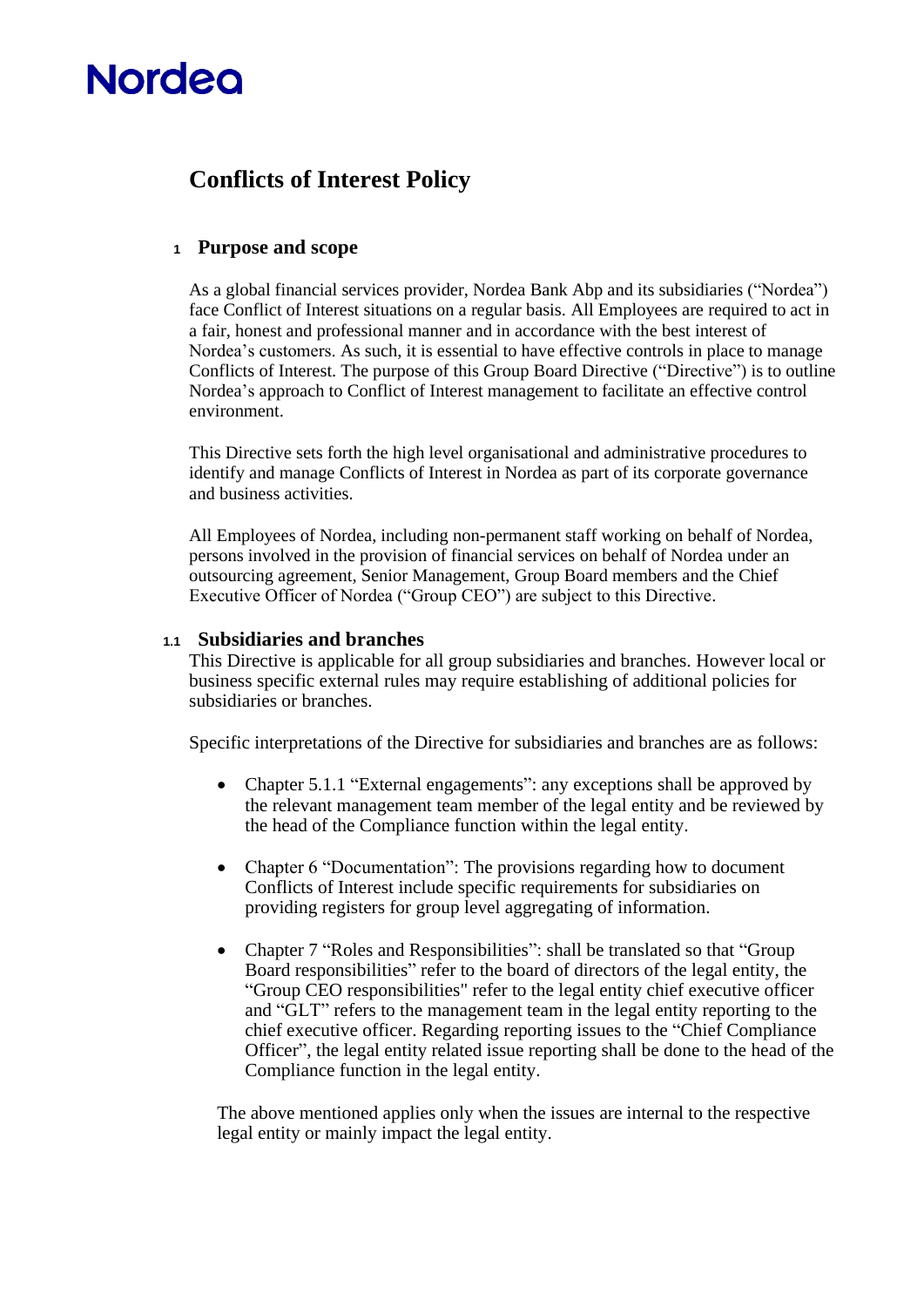## **<sup>2</sup> Definitions**

A **Conflict of Interest** is a situation where competing interests or loyalties could potentially inappropriately influence a decision or activity in Nordea and/or cause detriment to Nordea or one or more of Nordea's customers. This includes both potential and actual Conflicts of Interest.

A **Permanent** Conflict of Interest is a situation where the Conflict of Interest persists or recurs and needs to be managed on an ongoing basis.

A **Non-permanent Conflict of Interest** is a situation that exists during a specific period of time or regarding a specific activity or decision and needs to be managed on a case by case basis.

An **Individual Conflict of Interest** is a Conflict of Interest arising with regards to a named individual Employee's or Group Board member's private interest or with regards to their past or present personal or professional relationships. The interests of Close Family Members are included in this scope, to the extent that the Employee is aware of them.

An **Institutional Conflict of Interest** is any Conflict of Interest that arises in connection with Nordea's business activities. These can relate to different services/products, customers, roles, functions, business lines, legal entities or units in Nordea Group or with regard to external stakeholders including shareholders.

**Close Family Member** refers to the Employee's spouse, registered partner, cohabitee, children or step-children (even if not sharing the same household). This includes also any dependants or Principals of the Employee their spouse, registered partner or cohabitee.

**Principal** means any natural or non-natural person whose financial matters the Employee has legal authority to manage, whether under an agent-principal relationship (for example, a power of attorney) or any other legal basis.

**Employee** means all persons employed by Nordea Bank Abp or its subsidiaries, including non-permanent staff working on behalf of Nordea (e.g. consultants) and persons involved in the provision of financial services on behalf of Nordea under an outsourcing agreement. Members of Senior Management are also included in Employees.

**Managing Conflicts of Interest** is defined as implementing measures that either prevent or mitigate the risks that the Conflict of Interest poses for Nordea or Nordea's customers.

An **External Engagement** is a secondary occupation, a board directorship or other comparable role for an Employee that includes responsibilities towards another company, association or other type of entity that is not part of Nordea. Any positions appointed to Employees by Nordea are not considered External Engagements.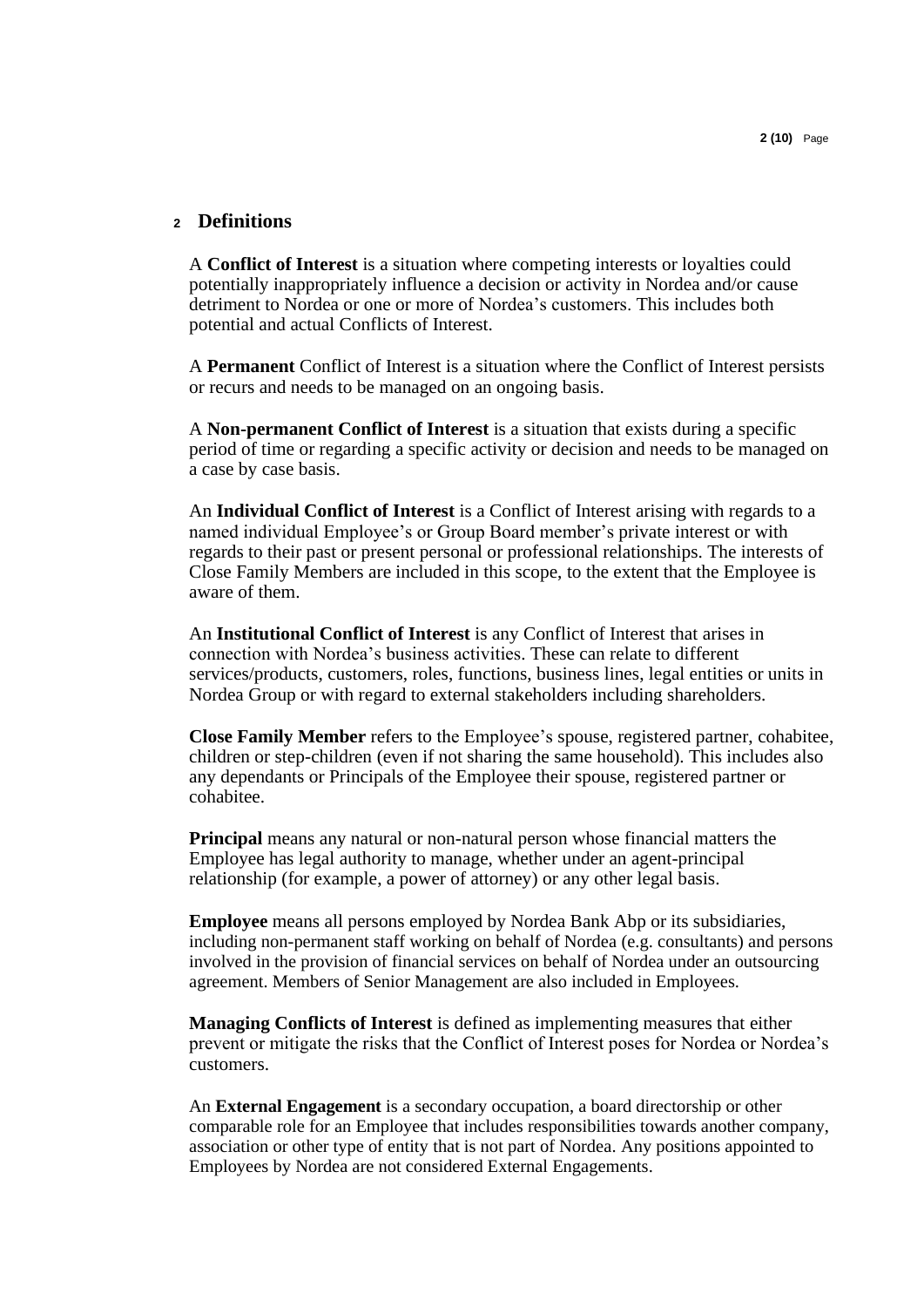**Senior Management** means the Group CEO, the Deputy CEO and Group Leadership Team members.

**Group CEO** means the President of Nordea Bank Abp and Chief Executive Officer of the Nordea Group. What is said about the Group CEO is applicable to the deputy CEO when they are acting in that capacity.

**Group Board** means the Board of Directors of Nordea Bank Abp.

**Nordea** means Nordea Bank Abp including all branches and subsidiaries.

**Directive** means this Group Board Directive on Conflicts of Interest.

**Linked Person** means any legal or natural persons directly or indirectly linked to Nordea by control (for example qualifying shareholders of Nordea).

**Investment Services** refer to investment services or ancillary services as defined in 2014/65/EU on Markets in Financial Instruments (MiFID II).

**Distribution of Insurance-Based Investment Products** refer to activities defined in 2016/97/EU on Insurance Distribution Directive (IDD).

**Foreign Exchange Market Services** refer to services in scope of application of Global FX Code 2018.

## **<sup>3</sup> Categories of Conflicts of Interest**

Conflicts of Interest are separated into two categories to ensure appropriate and proportional management: Individual and Institutional Conflicts of Interest.

#### **3.1 Individual Conflicts of Interest**

Conflicts of Interest arising with regards to a named individual Employee's or Group Board member's private interest or past or present personal or professional relationships are defined *Individual Conflicts of Interest*. The interest of Close Family members or Principals of the Employee is included in the scope of the Employee's private interest to the extent that the Employee is aware of the interest. Past professional or personal relationships from the period of last two years shall be considered relevant in assessing whether an Individual Conflict of Interest arises.

Individual Conflicts of Interest can arise between an Employee (or Group Board member) and Nordea, between different Employees (including the People Leader) or between an Employee and third parties like Nordea's customers, vendors, service providers etc. Individual Conflicts can be *Permanent* or *Non-Permanent*.

## **3.2 Institutional Conflicts of Interest**

Conflicts of Interest that arise in connection with Nordea's business activities are defined *Institutional Conflicts of interest*. These can arise with regard to different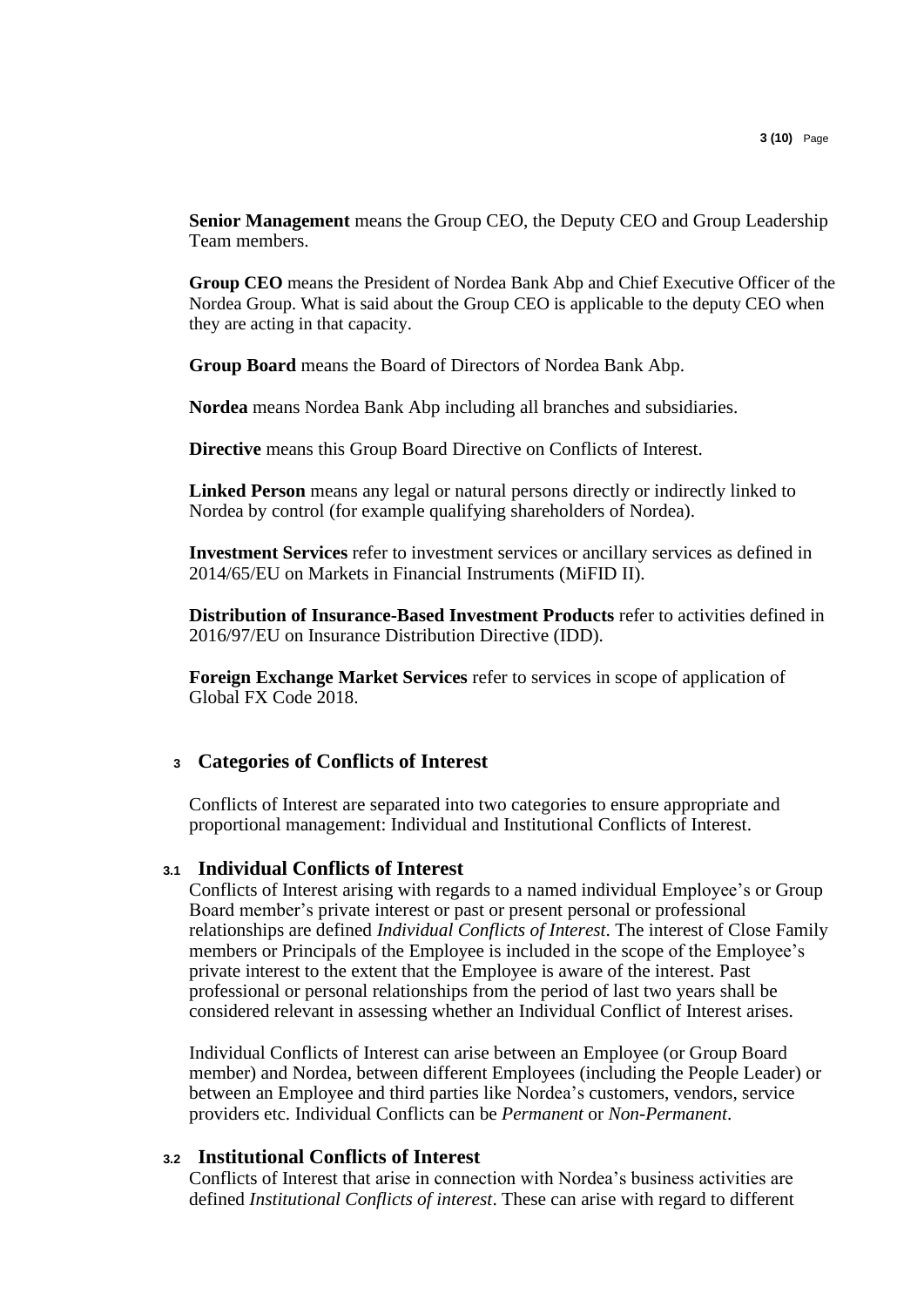activities, financial services, customers, roles, functions, business lines, legal entities or units in Nordea Group or with regard to external stakeholders including shareholders.

Nordea provides many different services, and as a result there is an inherent Conflict of Interest risk that needs to be managed on an ongoing or recurring basis . These Institutional Conflicts of Interest are thus considered Permanent as the circumstances persist or recur during the course of Nordea's business activities.

Certain Institutional Conflicts of interest arise on a case by case basis. These Non-Permanent Conflicts of Interest are situations that exist during a specific period of time or regarding a specific transaction or decision and need to be addressed specifically each time.

Institutional Conflicts of Interest can arise:

- involving individual persons as well as larger groups of people or units, decision-making bodies, legal entities or other non-individuals.
- with regard to any external stakeholders like customers, shareholders, sourcing partners and service providers including any Linked Persons.
- between the different roles and responsibilities assigned to an Employee within or by Nordea, (For clarity the Conflict of Interest is an Institutional Conflict of Interest even though it affects a named individual Employee as these issues do not stem from the individual Employee's personal interest.)
- between two or more of Nordea's customers.

The list is non-exhaustive.

## **<sup>4</sup> Materiality of Conflicts of Interest**

Each Conflict of Interest shall be assessed for materiality purposes (as either material or non-material). Materiality is to be assessed inherently i.e. before any preventive or mitigating controls are assigned.

Materiality is dependent on the risk of detriment that it poses to Nordea or Nordea's customers. A Conflict of Interest shall be deemed material where it is not insignificant and could cause probable:

- detriment to one or more of Nordea's customers, or
- financial loss or liability for Nordea.
- reputational risk for Nordea.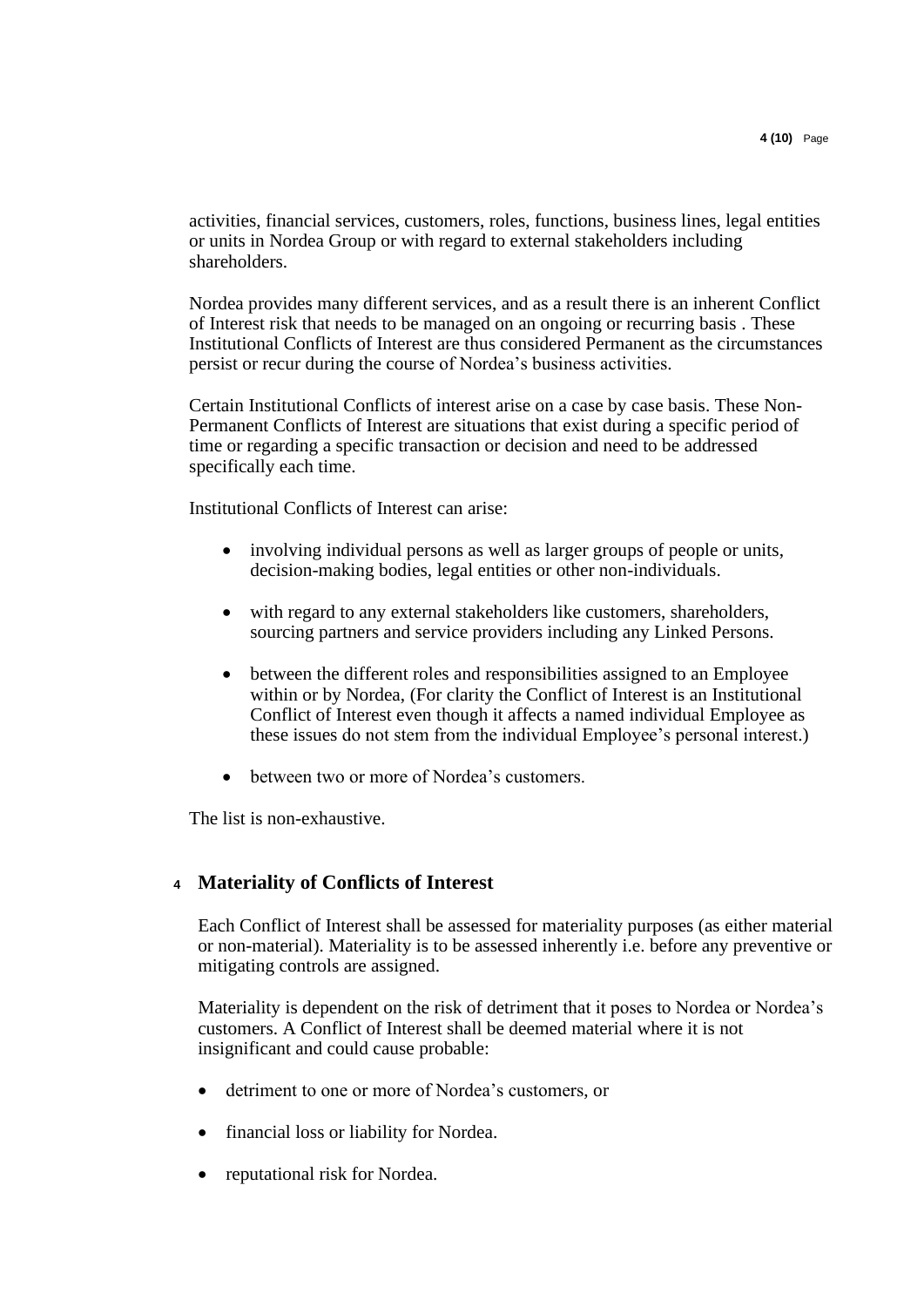Assessing a Conflict of Interest as material, as described above, requires an assessment of the situation in order to mitigate the Conflict of Interest (see chapter 5 below).

## **<sup>5</sup> Managing Conflicts of Interest**

Managing Conflicts of Interest is defined as implementing measures that either prevent or mitigate the risks that the Conflict of Interest poses for Nordea or Nordea's customers.

When a Conflict of Interest has been identified, a materiality assessment shall be conducted based on principles on chapter 4. For all material Conflicts of Interest, effective measures to prevent or mitigate the risk shall be decided upon and implemented. Preventive measures should always be considered first and only if the Conflict of Interest can't be fully prevented, mitigating actions should be assigned to reduce risks related to the Conflict of Interest. Group Compliance shall be consulted before deciding on the preventive or mitigating measures or risk acceptance. The risk acceptance decision should be documented in the Conflict of Interest register (see chapter 6). Risk acceptance is not possible for material Conflicts of Interest and such issues shall always be prevented or mitigated effectively. In case the available measures will not fully mitigate the risks related to material Conflicts of Interest, it is possible that disclosure is required. Please see section 5.2 for Customer disclosure. Ultimately, there may be situations where the Conflict of Interest simply cannot be mitigated appropriately, even with customer disclosure. In such cases, the event that is causing the Conflict of Interest will not be permitted.

It should also be assessed whether the Conflict of Interest is *Permanent*, requiring ongoing or recurring preventive or mitigating measures or *Non-Permanent*, meaning that it can usually be managed with a one-off measure. This aspect is important as Permanent Conflicts of Interest need to be followed up at least annually to ensure effective mitigating or preventive measures continue to be in place.

In order to adhere to the measures to manage Conflicts of Interest, each Employee shall be aware of the identified Conflicts of Interest and agreed preventive or mitigating measures that are relevant for his or her role and duties.

## **5.1 Managing Individual Conflict of Interest regarding External Engagements**

Nordea supports its Employees contributing to society or being otherwise active in External Engagements outside of their employment in Nordea. Still it is important for Nordea to ensure that Employees' External Engagements do not give rise to Conflicts of Interest or negatively affect the Employees' work duties, capabilities or Nordea in general. To ensure this, External Engagements are subject to a pre-approval by the People Leader. Any non-approved External Engagements or External Engagements in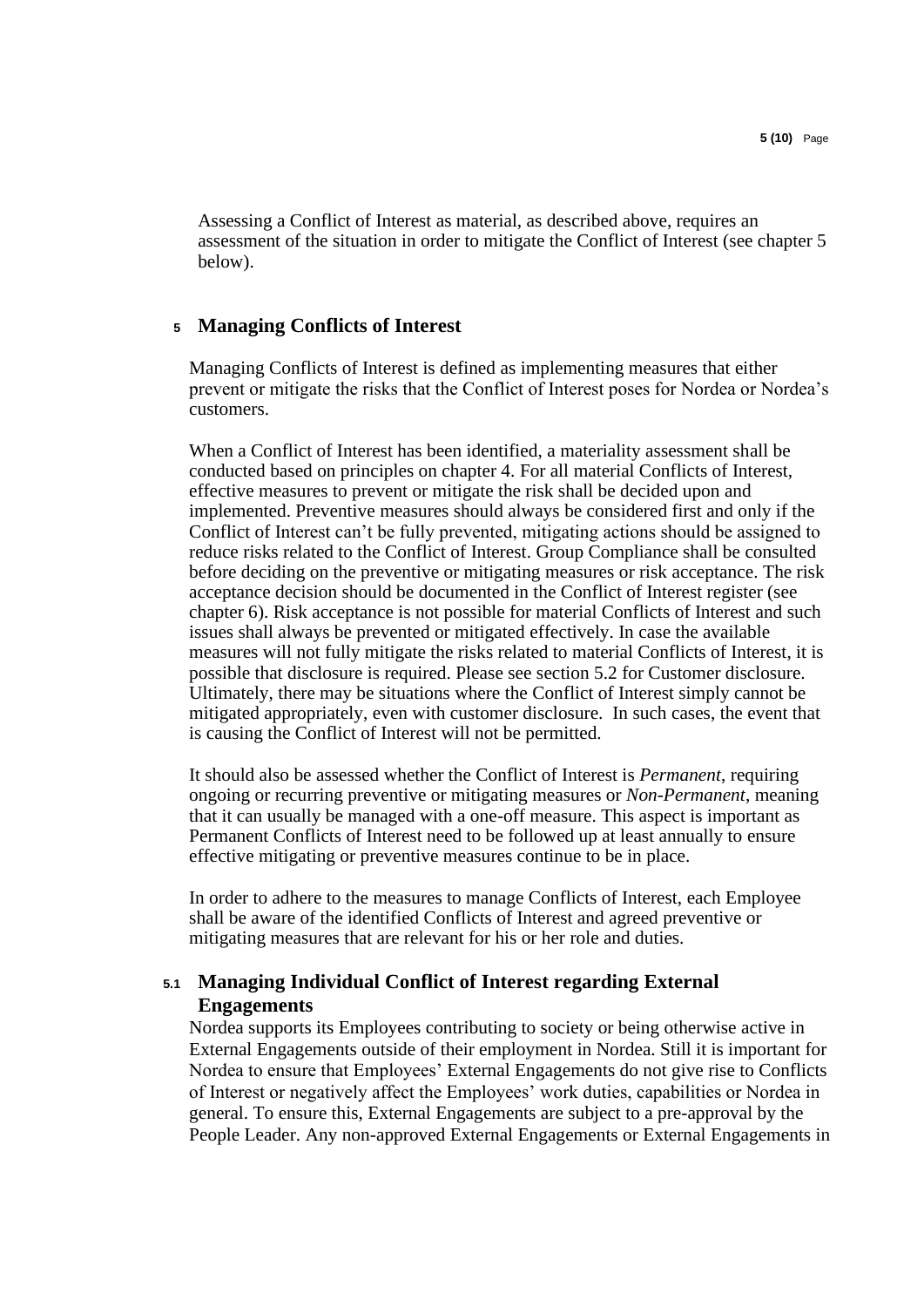offshore structures<sup>1</sup> are prohibited. Each Employee is responsible for seeking approval for their External Engagements prior to engaging in them. The approval shall be reviewed annually. BA/GF Compliance shall be consulted prior to granting approval.

Roles or positions that Employees are assigned based on their employment in Nordea are not External Engagements, but part of Nordea's governance in which the corresponding Conflict of Interest risk is to be managed according to the principles of Institutional Conflicts of Interest management in this Directive.

#### *External board directorships related additional restrictions*

Employees shall not engage in external directorships of publicly traded / listed companies, competitor companies or other financial services related companies. External directorships in other entities, such as family-owned companies or trusts must be reviewed and approved on a case by case basis.

#### *Exempted engagements and exceptions*

Some External Engagements are exempted from the pre-approval requirement. These include board memberships in entities like housing companies where the Employee owns an apartment, board memberships in schools, non-profit associations or hobby related associations that do not have significant financial or business activities. If however a Conflict of Interest could arise due to e.g. the Employee having a customer facing role in serving the entity or there is another connection between the entity and the Employee's work in Nordea, the exemption shall not apply and requirements in this chapter must be followed.

Any exceptions to the External Engagement rules must be reviewed by the BA/GF Compliance and approved by the Employee's GLT member.

#### **5.2 Disclosure to customers**

Sometimes it is not possible to fully prevent or mitigate the risks a Conflict of Interest entails to customers. Disclosure can be used to inform the customer of the Conflict of Interest and the residual risk that remains so that the customer can make an informed decision. In providing Investment Services, engaging in Distribution of Insurance-Based Investment products or Foreign Exchange Market Services it is required to use disclosure only as a last resort measure, after all other possible measures have been exhausted.

The disclosure must be made in a written format, and shall include the general nature and source of the Conflict of Interest and the steps that have been taken by Nordea to mitigate the risks. Disclosure is not possible if the disclosure could damage the interest of one or more customers or entail revealing confidential information.

<sup>&</sup>lt;sup>1</sup> A list of what is regarded as offshore countries can be found on https://www.imf.org/external/NP/ofca/OFCA.aspx.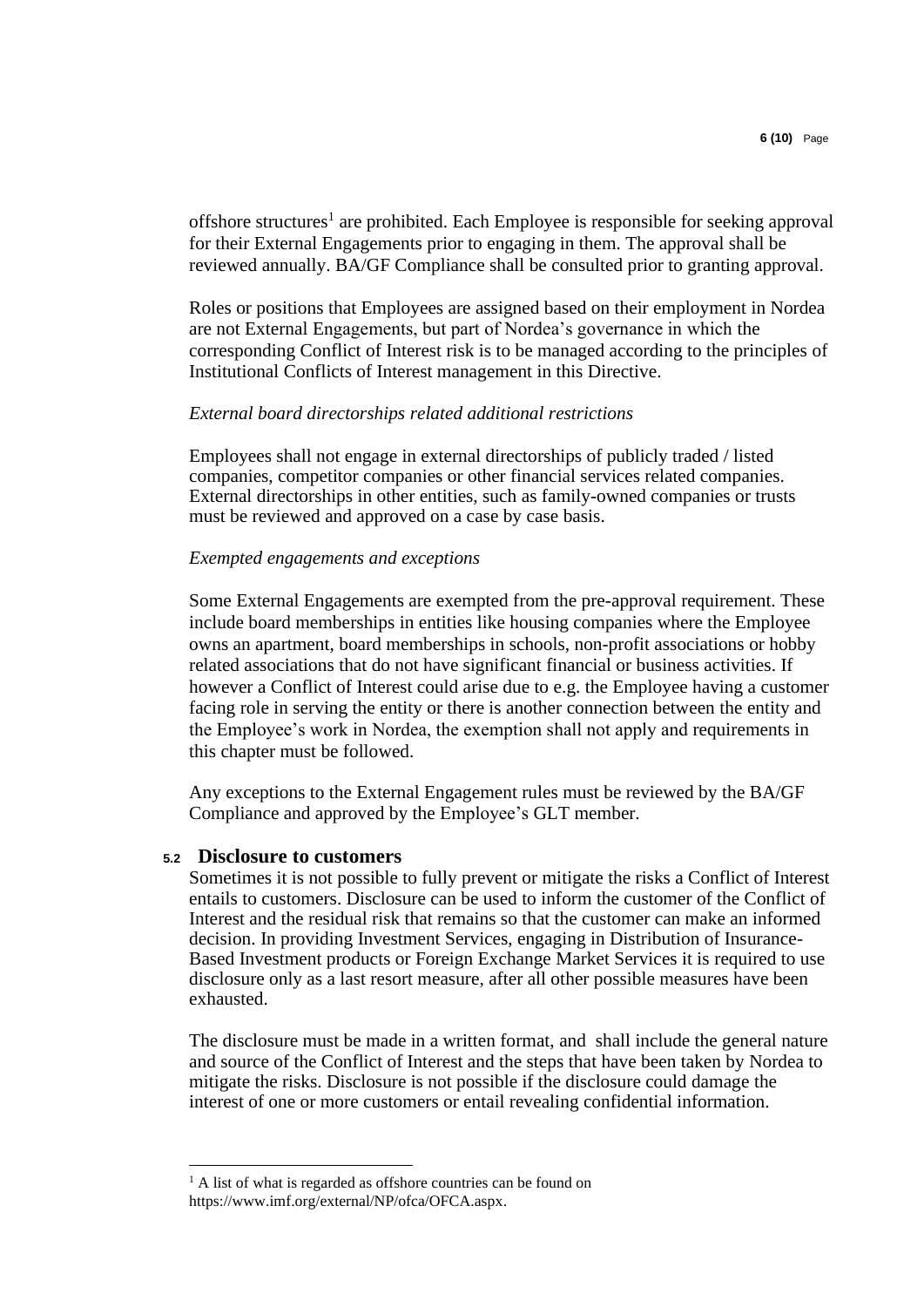When Nordea is engaged in services or activities other than the above listed specific services and these services or activities regard customers that are companies, disclosure of Conflict of Interest may be used to ensure fair treatment of customers and to help the customers make informed decisions.

## **<sup>6</sup> Documentation**

Nordea shall have a Conflict of Interest register to record the identified Conflicts of Interest. The purpose of the register is to maintain a group level repository of all Conflicts of Interest that arise or may arise in connection to the activities that Nordea engages in. There are three separate registers that are maintained, as follows.

The Individual Conflicts of Interest register:

- Shall include all Permanent and Non-Permanent Individual Conflicts of Interest and effective measures that have been assigned for each conflict
- Shall be kept confidential with access only on a need to know basis, but not include inside information

The Permanent Institutional Conflict of Interest register:

- Shall include all Permanent Institutional Conflicts of Interest and effective measures that have been assigned for each conflict
- Shall contain information that is classified open or internal and can be shared with all Employees in Nordea

The Non-Permanent Institutional Conflict of Interest register

This category consists of Conflicts of Interest that arise between specific named parties regarding specific transactions or financial services or combinations of such being provided to one or more of Nordea's customers. This category typically includes customer data, strictly confidential or inside information that should be handled according to specific procedures.

The Conflict of Interest registers must be kept up to date and Permanent Conflicts of Interest reviewed at least annually. The annual review shall include each BA/GF and legal entity reviewing their registered Permanent Conflicts of Interest and ensuring that it covers all relevant Conflicts of Interest that arise or could arise in connection to their activities. In order to ensure capturing the Nordea wide view of relevant Conflicts of Interest, all subsidiaries shall provide extracts of their Conflict of Interest registers as well as other relevant information upon request or at least annually as further described in the Group Guidelines.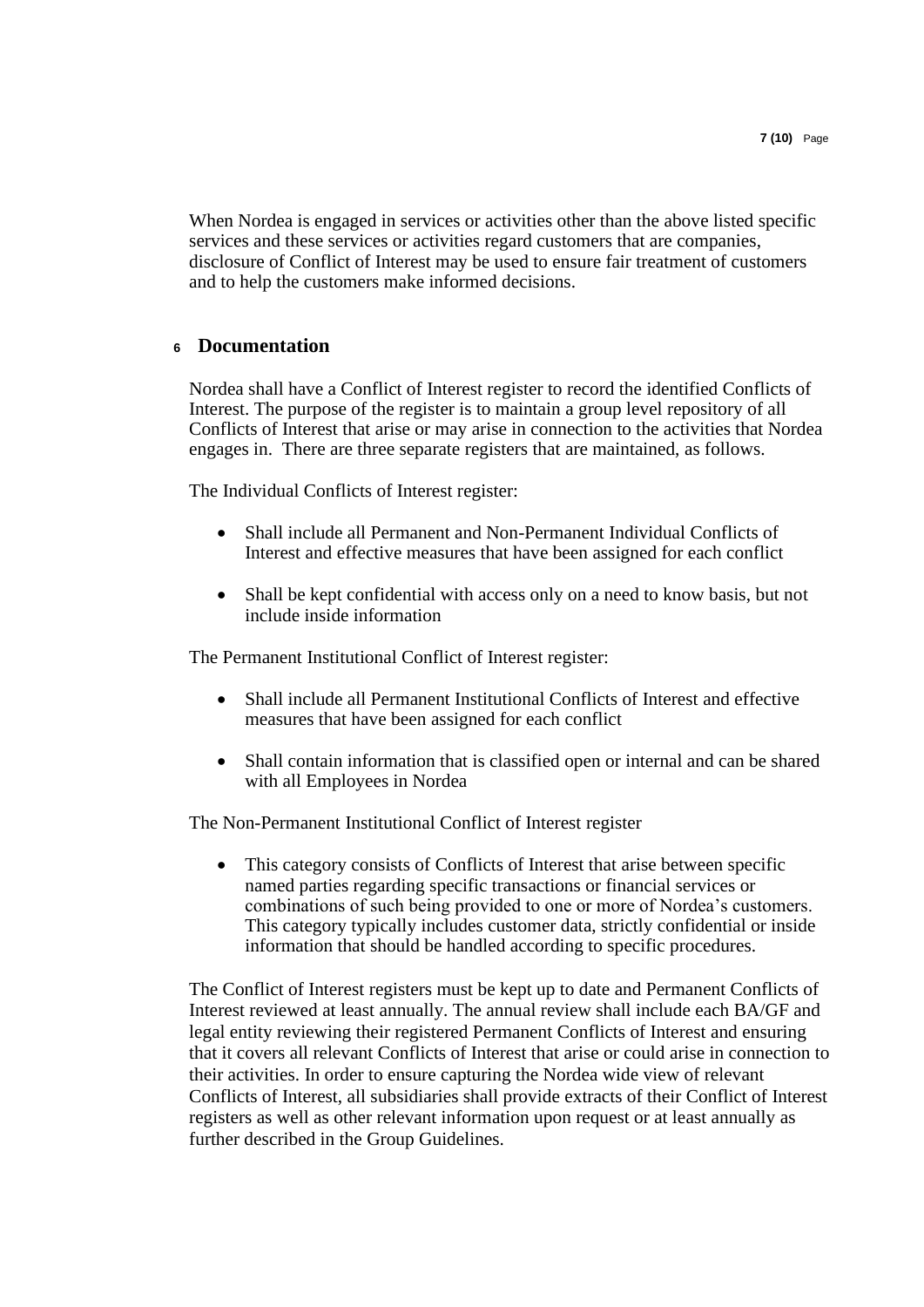#### **<sup>7</sup> Roles and responsibilities**

#### **7.1 Performing Conflicts of Interest management**

Employees shall report all identified Individual Conflicts of Interest, or changes to them, to their people leader. All identified Institutional Conflicts of Interest or changed circumstances regarding an Institutional Conflict of Interest shall be reported to the people leader responsible for the unit or area the Conflict of Interest potentially impacts. The reporting shall be done without undue delay. The relevant people leader is responsible for making decisions on managing the Conflict of Interest and ensuring that all requirements are followed as required by this Directive and supporting guidelines.

Consultants or other persons with a temporary assignment for Nordea shall report identified Individual or Institutional Conflicts of Interest to the Employee/People Leader in Nordea that is responsible for their assignment.

#### **7.2 Group Board**

The Group Board is responsible for overseeing the implementation of this Directive.

To ensure that the Board decision making is objective and impartial, the Group Board and each member is also subject to the requirements of this Directive. The Group Board members shall proactively identify any Conflicts of Interest and disclose them to the Chair of the Board or Vice Chair of the Board if the conflict arises regarding the Chair. The Group Board member must also recuse themselves from decision-making regarding matters where the Conflict of Interest could have any impact. In identifying and assessing Conflicts of Interest, the perception of Conflicts of Interest shall also be considered.

In addition to the ongoing requirement of identifying emerging Conflicts of Interest the suitability assessment process also covers identification and assessment of Individual Conflicts of Interests. In the event of a material Conflict of Interest is found, adequate preventive or mitigating measures are to be decided on by the chairman of the Group Board and disclosure made to the relevant supervisory authorities where relevant. All identified Conflicts of Interest in relation to the Group Board or individual Group Board members shall be documented.

The external engagement related requirements in this Directive do not apply to Group Board members. Members of the Group Board shall not hold directorships in companies that are in competition with Nordea, unless the company in question is within the scope of prudential consolidation with Nordea.

The Group Board shall receive at least annual reporting on Conflicts of Interest to support oversight of the effective implementation and maintenance of this Directive.

Each material Conflict of Interest regarding the Group Board or a member of the Group Board shall be reported to the Chair of the Board and to the Chief Compliance Officer.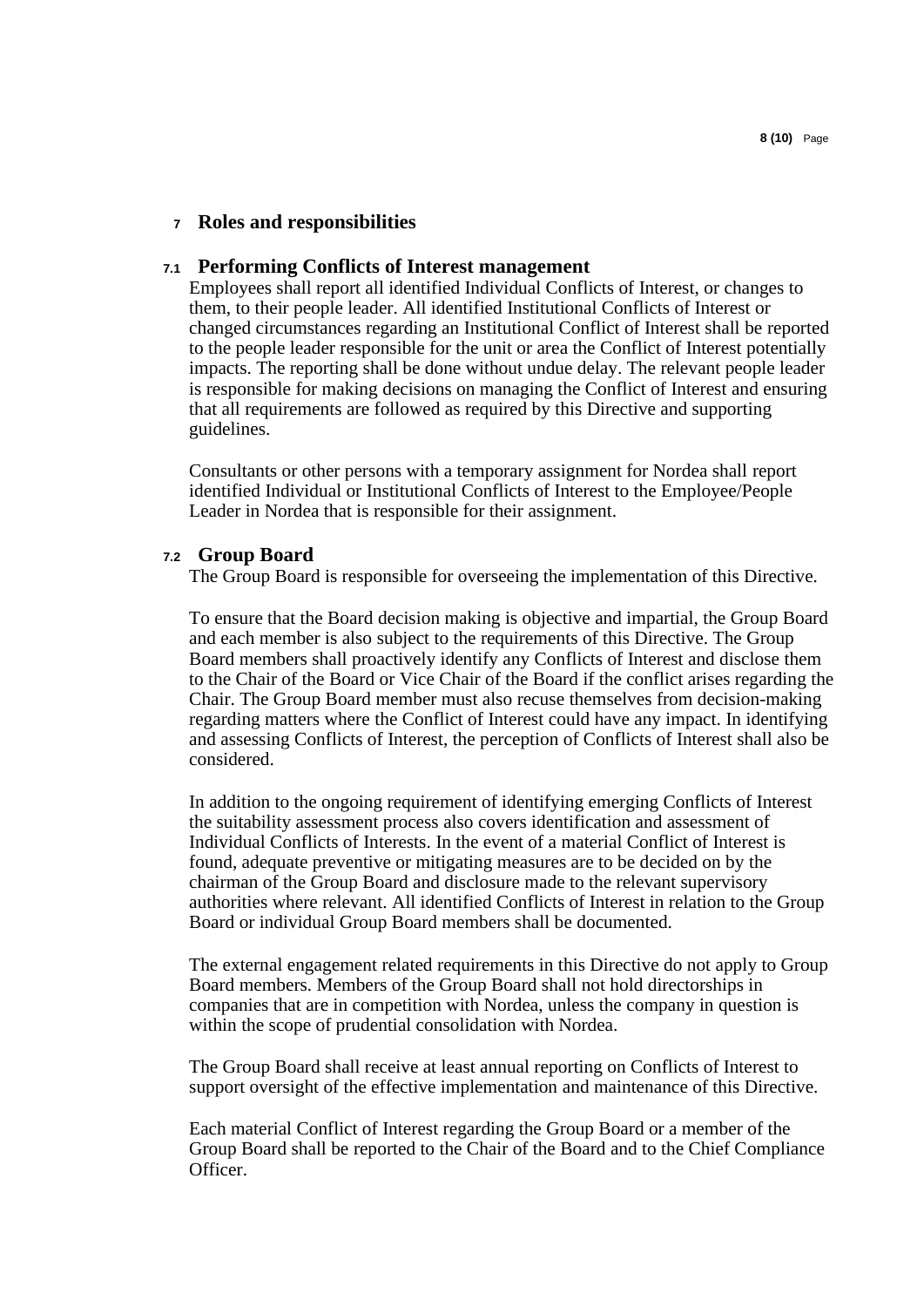### **7.3 The Group CEO and Group Leadership Team ("GLT")**

The Group CEO and the GLT are accountable for ensuring that this Directive is implemented in their respective BA/GF. This includes ensuring that the activities and functions in different BAs/GFs are arranged in a way that promotes effective Conflict of Interest management, objective decision-making and avoidance of detriment to Nordea or Nordea's customers. When planning organisational changes, the relevant GLT members are responsible for ensuring that the change does not result in increased Conflict of Interest risk. Each GLT member is responsible for ensuring that all Employees in their respective BA/GF have sufficient skills and awareness to identify Conflicts of Interest and take the required action to address the situations appropriately. Each GLT member shall ensure that relevant training on Conflicts of Interest is provided on a regular basis to Employees.

The Group CEO is responsible for overseeing that managing and documenting Conflicts of Interest are coordinated on group level to ensure that risks are managed in a consistent manner and that cross BA/GF/legal entity Institutional Conflicts of Interest are identified and managed appropriately.

The Group CEO and each GLT member are responsible for proactively identifying Conflicts of Interest that could impact on their duties and capability to make sound and objective decisions according to their role. Each GLT member shall report immediately to the Group CEO regarding an identified Conflict of Interest. The Group CEO shall report immediately to the Chair of the Group Board upon identifying a Conflict of Interest relating to the CEO.

Each material Conflict of Interest reported to the Chair of the Group Board or to the Group CEO shall be at the same time reported to the Chief Compliance Officer.

Senior Management shall receive at least annual reporting on Conflicts of Interest in order to ensure that all relevant Conflicts of Interest are identified and managed appropriately on Group level.

#### **<sup>8</sup> Supporting Guidelines**

The Chief Compliance Officer can issue further Guidelines to accompany this Directive.

#### **<sup>9</sup> Provision of services between Nordea and its related parties**

When parties are related it may have a significant influence on how they engage with each other including the terms and conditions on which they conclude agreements. In order to prevent any conflict of interest in transactions with a related party the transaction must always be conducted as part of Nordea´s ordinary course of business